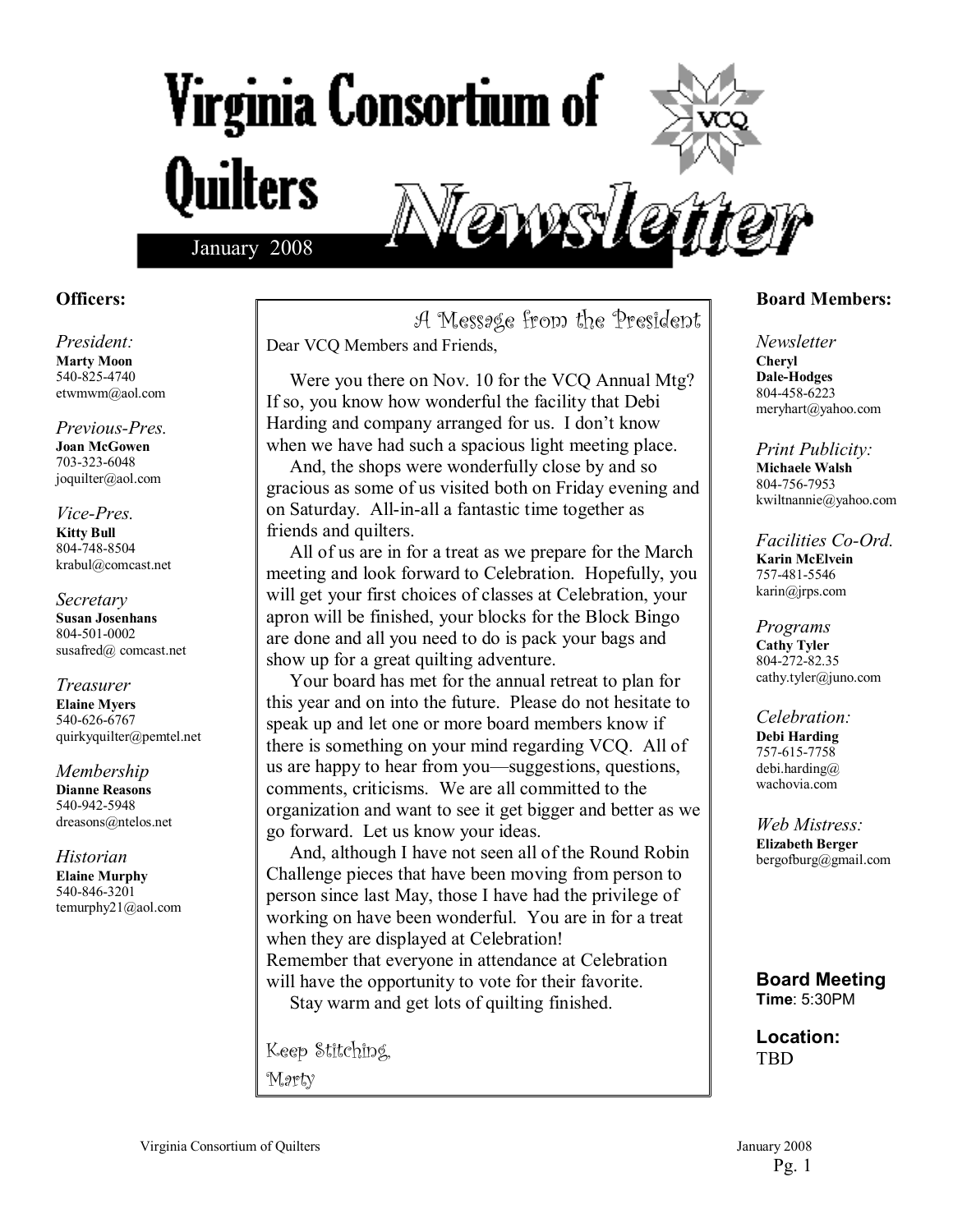#### **Area Representatives:**

*Northern Virginia*  **Joan MGowan**  703-323-6048 joquilter@aol.com

*Tidewater-Peninsula*  **Debbie Long**  757-898-8565 gabbylong@widomaker.com

*Tidewater -Southside*  **Debi Harding**  757-479-3297 debi.harding@wachovia.com

*Richmond* 

**Augusta Cole**  804-740-4227 augustacole@yahoo.com

*Charlottesville.*  **Charlotte Veregge**  540-672-0719 kwltnanny@aol.com

*Harrisonburg.*  **Norma Harris**  540-942-1696 samandnorma@ntelos.net

*Southwest*  **Patti Marshal**l 276-638-3189 pattyannthequilter@yahoo.com

#### **\$5.00 Off Blank Fabric**

If you send your mailing address to The General Store (at Smith Mt. Lake), they will send it to Blank Fabrics. They in turn will send you a \$5.00 coupon good on the purchase of \$25.00 of Blank Fabric. Send your address to: rita@generalstoresml.com. Their website is: http://www.generalstoresml.com/

#### **Newsletter Deadlines Thru November 2009**

The following are the deadlines for submissions to the newsletter. Material can be sent electronically (preferred) to meryhart $(a)$ yahoo.com OR mailed to: Cheryl Dale-Hodges, PO Box 353, Prince George, VA 23875

| 6/8/08  | Culpeper                   |
|---------|----------------------------|
| 9/11/08 | Martinsville               |
| 1/14/09 | Williamsburg               |
| 3/12/09 | Blackstone                 |
| 6/9/09  | Monterey (Highland County) |
| 9/12/09 | TBD                        |

#### **Proposed Sites for Future VCQ Meetings**

| Aug $08$ | Culpeper                   |
|----------|----------------------------|
| Nov $08$ | Martinsville               |
| Mar 09   | Williamsburg               |
| May $09$ | <b>Blackstone</b>          |
| Aug $09$ | Monterey (Highland County) |
| Nov $09$ | <b>TRD</b>                 |

# **ADVERTISING**

Please Patronize Our Advertisers

#### **Advertising Rates for Newsletter & Roster**

|                    | Newsletter | Roster  |
|--------------------|------------|---------|
| Business Card      | \$10.00    | \$10.00 |
| $\frac{1}{4}$ Page | 15.00      | 15.00   |
| $\frac{1}{2}$ Page | 30.00      | 20.00   |
| Full Page          | 50.00      | 40.00   |

Classified Ad  $(50 \text{ word } max -$ Newsletter only) \$5.00 – available ONLY to VCQ Members

The Virginia Quilt Museum is looking for volunteers to help sell raffle tickets at the Mid-Atlantic Quilt Festival. Call: 540-433-3818 or Email: director@vaquiltmuseum.org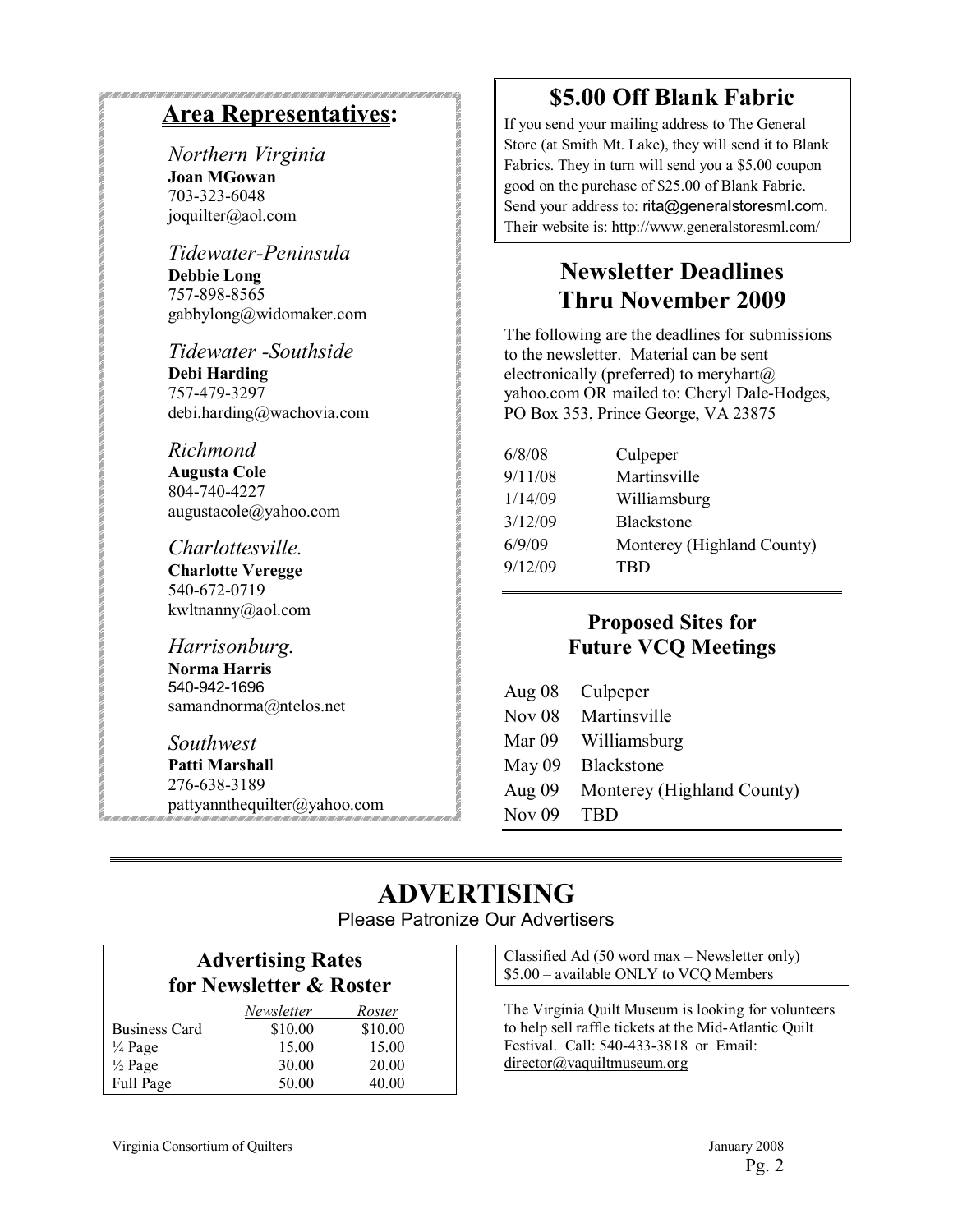#### **Quilt Tip of the Month**

Buy a set of bed risers. (They're really cheap at Linen & Things, especially with a coupon!) When you go to a workshop or a bee meeting where they use banquet tables, put the bed risers under the table legs and it will raise it up to just the right cutting height. No more hurt backs after a lot of cutting!

Submitted by: Lois Bates Yorktown, VA

*Lois won a beautiful decorative tape measure..* 

*If you would like a chance to win, send your Quilt Tip to Cheryl Dale-Hodges, PO Box 353, Prince George, VA 23875 OR meryhart@yahoo.com ("Quilt Tip" in subject line)* 

#### **Deadline for entry is 8 June 2008**

#### **And The Preemie Quilts Multiplied Like Rabbits...**

 Holy Mackerel! More quilts have arrived by mail and there were 2 full boxes delivered at the November meeting.

 This is absolutely fabulous. We have donations from members, from guilds, and from nonmembers who just want to help. Aren't quilters the most loving, giving folks you know on God's green earth?

 If you are still busy and want to contribute, you have until the last day of Celebration to get them in. On that day there will be TWO prizes awarded: one to the person who made the most and another to the name pulled out of the bag. EVERYONE who donates at least 1 quilt will have a chance in the  $2<sup>nd</sup>$ drawing.

 In addition, the next newsletter will carry a list of everyone who contributed so we can all be sure to thank you for your kindness and love.

 You can bring your donations to the Colonial Heights meeting or Celebration or mail them to Cheryl Dale-Hodges; PO Box 353; Prince George, VA 23875.

# **RICHMOND QUILTERS' GUILD QUILT SHOW 2008**

#### **OCTOBER 24 - 26**

#### **CULTURAL CENTER OF INDIA** 6641 Ironbridge Parkway, Chester, Va. 23831-7709

## To enter a quilt for judging or viewer's choice send a SASE to:

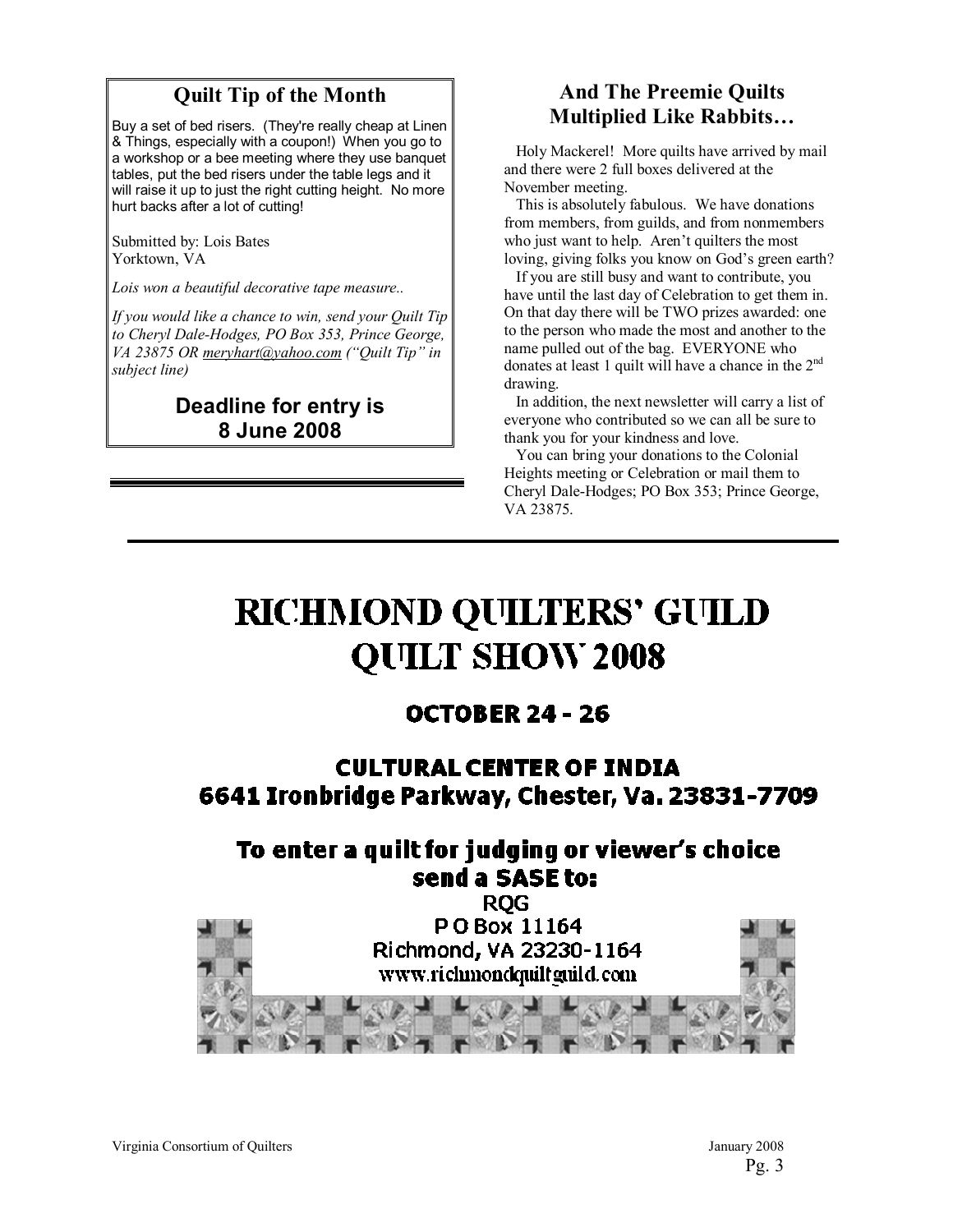

- September 1 30, 2008
- Hands-on Workshops
- Lectures
- Gallery Walks
- Quilters" a musical drama
- Historic Quilt Exhibits
- Contemporary Quilts Exhibits
- Traditional Quilt Exhibits

PAST, PRESENT & FUTURE

# **Fall Quilt Festival in the Valley**

www.staunton.va.us/visitor www.waynesboro.va.us/

Paid for in part by Target, Rachel's Quilt Patch, Staunton Downtown Development Assoc., Waynesboro Downtown Development Inc., Artisan Center of Virginia, Beverly Street Studio School, City of Waynesboro, Greater Augusta Regional Tourism, The Frame Gallery, Virginia Quilt Museum, Frontier Culture Museum of Virginia, Woodrow Wilson Presidential Library, Waynesboro Heritage Foundation, Lynn & Scott Conyers, SAQA, MBC, Gallery 234 , Quilters : The Musical, Staunton Augusta Art Center, City of Staunton



#### **Mar 24, 2007 – Aug 3, 2008**

*Identity by Design: Tradition, Change, and Celebration in Native Womenís Dresses*, National Museum of the American Indian, WASHDC. Phone: 202-633-1000 http://www.nmai.si.edu/index.cfm

#### Dec 1, 2007 – May 15, 2008

*Fashionably Dressed at Centre Hill Mansion: Attire from the 1820s to the Early 1900s*, Centre Hill Museum, 1 Centre Hill Ave., Petersburg, VA 23803. For info call: 804-733-2427. Open  $10AM - 5PM$ , 7 days a week. Free parking. http://www.petersburg-va.org/tourism/cntrhill.htm

**Feb 21-24, 2008**  *Mid-Atlantic Quilt Festival*, Hampton Roads Convention Ctr., Hampton, VA Free parking. http://www.quiltfest.com/

#### **Sep. 5-7, 2008**

*Quilts: Past, Present, & Future*, Staunton and Waynesboro, VA. A celebration of quilts, from traditional to contemporary, through exhibits, workshops and a 2-day conference. For info contact: Daisy Schrock (540-946-8351), Guild Liaison; Martha Bruin Degen (540-886-8651), Coordinator; or Beth Young (540-885-1481), QPPF Conference.

#### **Sep. 22 & 23, 2008**

*Quilts on the Line*. Judged show. Cash prizes. Vendors, food, classes, lectures. Furnace Town Living Heritage Museum, Snow Hill, MD. For more info: www.chincoteagueresort.com /quiltsontheline/quiltshow2007.htm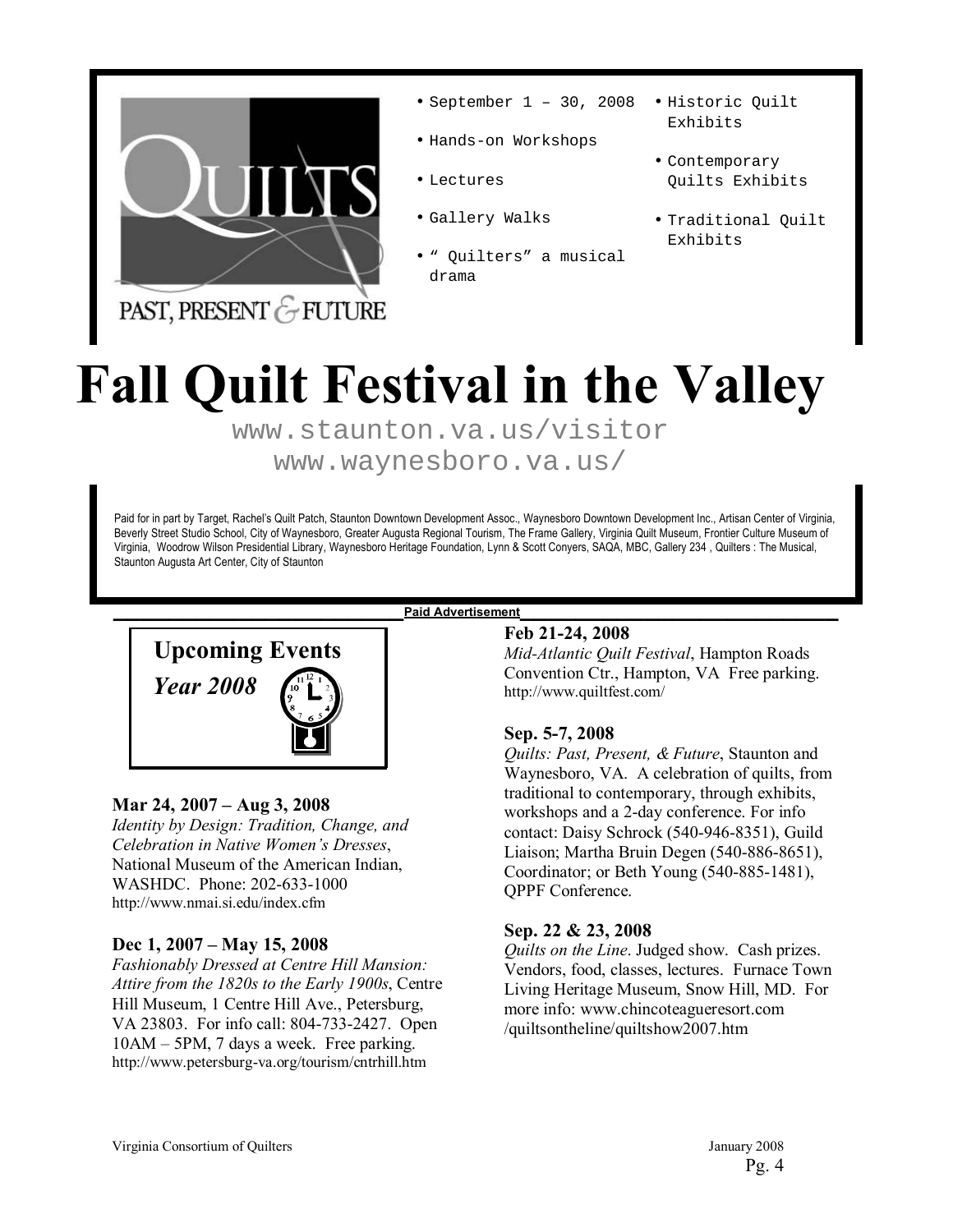### **Quilt Lovers Celebration 2008 April 24-27, 2008**

The New Year is here and that means that **Celebration 2008** preparations have kicked into high gear. We are looking forward to seeing you April 24-27, 2008 at the 4-H Retreat Center at Smith Mountain Lake where we all had such a great time in 2004 and 2006. The Committee has been working very hard to bring you *A Quilt Lovers Celebration!* 

Postcards were mailed to everyone registered on January 15, 2008. If you did not receive your card call Karin McElvein. They list your class registration class number with your balance due by March 1, 2008. We also listed when your current membership expires. Make sure to pay your dues for 2008 ASAP or you will be charged the non member fee (an additional \$25). We do have quite a large waiting list and have already taken some people from that list. If your schedule has changed and you **will not** be attending, please notify Karin@jrps.com (757) 481-5546, so that she may notify the next person from the waiting list. Because we have a waiting list with deposits you may not sell your spot. If we can fill your spot with a person from the waiting list, we have best intentions to refund your \$50 deposit.

Unfortunately, we had to cancel Judith Baker Montano. Updated information on full and cancelled classes is available on the VCQ website at www.vcq.org. If you have misplaced your brochure, a complete copy is on the website, along with the list of full, cancelled and open classes.

Because this is the last newsletter before Celebration, the committee has some deadlines and reminders for all participants.

• Check in will start Thursday at 3pm

• After dinner, we will start the evening with buck night (\$1.00 admission), PAST Celebration Projects and meet and greet the teachers.

- ï When you check in, please let us know how many past celebration items you will be showing.
- The teachers will visit with you at tables showing their samples and sale items.

• The vendors will be open. Our vendors will be The General Store from Moneta, Quilters Corner from Midlothian and Textile Treasures from Alexandria.

ï You may bring your silent auction items to check in. We will accept most quilt-related items. Please keep in mind this is not a time to just clean out your sewing rooms.

• Please bring plenty of \$\$\$ (small bills) for teacher classroom kit fees and shopping with the vendors.

• Don't forget your block lotto completed kits. If you would like to order another kit, please email or call Charlotte Ferrara at maxboy@cox.net (757) 495-4862. Deadline to order kits will be February 22nd. **DO NOT** include the block lotto fee with your final registration payments. They will be able to deliver to you at the March VCQ meeting or mail.

• Please be working on your "Quilt Lovers Apron". During registration you will receive a number to attach to your apron, while wearing.

• Saturday night entry fee to the auditorium will be a fat quarter.

Preemie Quilt Charity Project wrap up will be during celebration. Quilts made will be collected during the weekend.

ï It was suggested that a flashlight would be a good item to add to the checklist of items to bring in your celebration booklet.

• The directions are in the booklet also.

• Phone number at Smith Mountain Lake to give your family members: (540) 721-2759 ext. 137

ï At the March VCQ meeting we will have a list of roommates registrants chose so far. Please review the list and pair up with friends. 3 per room Also, some of you chose roommates who did not register, therefore; we have deleted those. If you will not be attending the March meeting, you may email Karin@jrps.com with your roommates.

ï Please remember we need your dietary restrictions please. We will make every effort to accommodate attendees, but cannot guarantee.

Will there be a Celebration 2010?? We're looking for several members to become the committee for Celebration 2010. Feel free to talk with any of the 2008 committee members if you want to know what's involved. There will be lots of documentation, both hard copies and electronic, to pass on to the next group. Let any of the VCQ Board members or Debi Harding, the current chair, know if you are interested so we can get things rolling for 2010.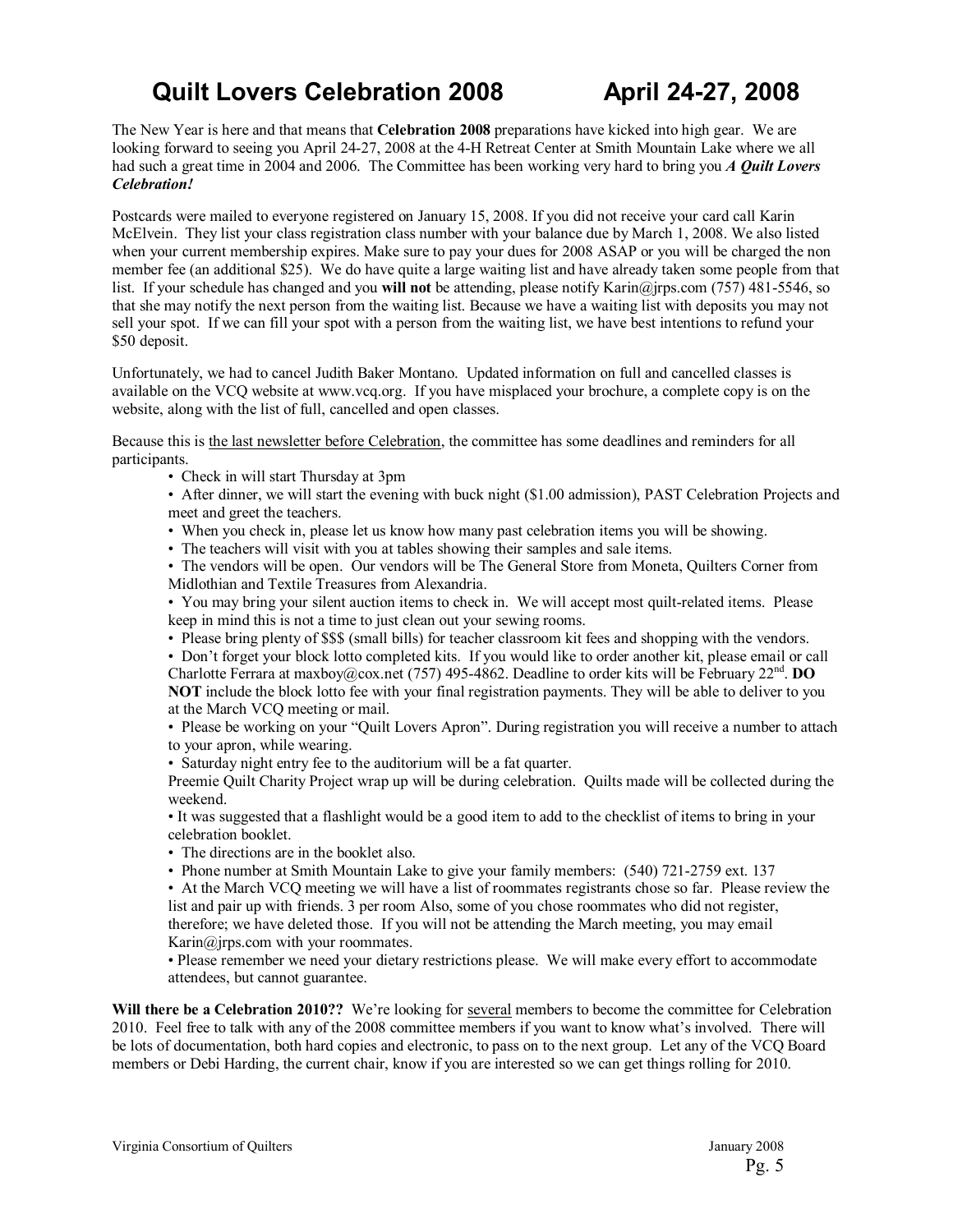### **MARCH MEETING TO BE HELD IN COLONIAL HEIGHTS MARCH 8, 2008**

Welcome to Colonial Heights. We're so happy to have you visit and hope you will perhaps come early and visit the local shops, museums, and sights. We are just a few miles from 2 major War Between the State sights – **The Crater** and **Pamplin Park**. The **Siege Museum** and **Centre Hill Mansion** (see *Upcoming Events*) are just across the Appomattox in Petersburg. And only a hop-skip-and jump from our motel is *Needle~N~Thread Quilt Shop* which will be open late for you on Friday night. Not far away is Ft. Lee with the US Army Women's Museum and The Quartermaster **Museum** (which houses a small collection of WWII sewing memorabilia.

#### **HOTEL ACCOMMODATIONS**

This has been more of a challenge than we thought. Once again, lots of hotels in the area were booked up a year in advance for a regional soccer completion. We have a block of rooms reserved at the Quality Inn, 4911 Oaklawn Blvd., Hopewell, VA. The cost is \$89+ tax per room (single or double). Breakfast is included. They can only hold the rooms until **February 22, 2008**, so please call soon to make reservations. Be sure to mention Virginia Consortium of Quilters. Phone: 804-458-1500.

For supper on Friday, there are several close restaurants to include Ruby Tuesday, Denney's, & Rosa's Italian Restaurant (best onion rings in town!). Southpark Shopping Center is only 3 miles east off of Temple Ave. There you'll find Applebee's, another Ruby Tuesday, Stagebrush Steak House, Chinaman's Buffet, and others.

#### **DIRECTIONS TO THE QUALITY INN - FORT LEE**

#### **FROM Richmond, Upper Tidewater, & points North**

I-295 South Take Exit 9A (VA-36 E)  $-$  Hopewell Merge onto Oaklawn Blvd. (VA-36 E) At the FIRST light, turn LEFT onto Colonial Corner Drive (There's a WAWA here.) Turn LEFT onto Woodlawn St. (VA-36 W) Go 0.2 miles. The Quality Inn is on your right.

#### **FROM Lower Tidewater & points West**

Rt 460 to I-295 North Take Exit 9A (VA-36 E) - Hopewell Merge onto Oaklawn Blvd. (VA-36 E) At the FIRST light, turn LEFT onto Colonial Corner Drive (There's a WAWA here.) Turn LEFT onto Woodlawn St. (VA-36 W) Go 0.2 miles. The Quality Inn is on your right.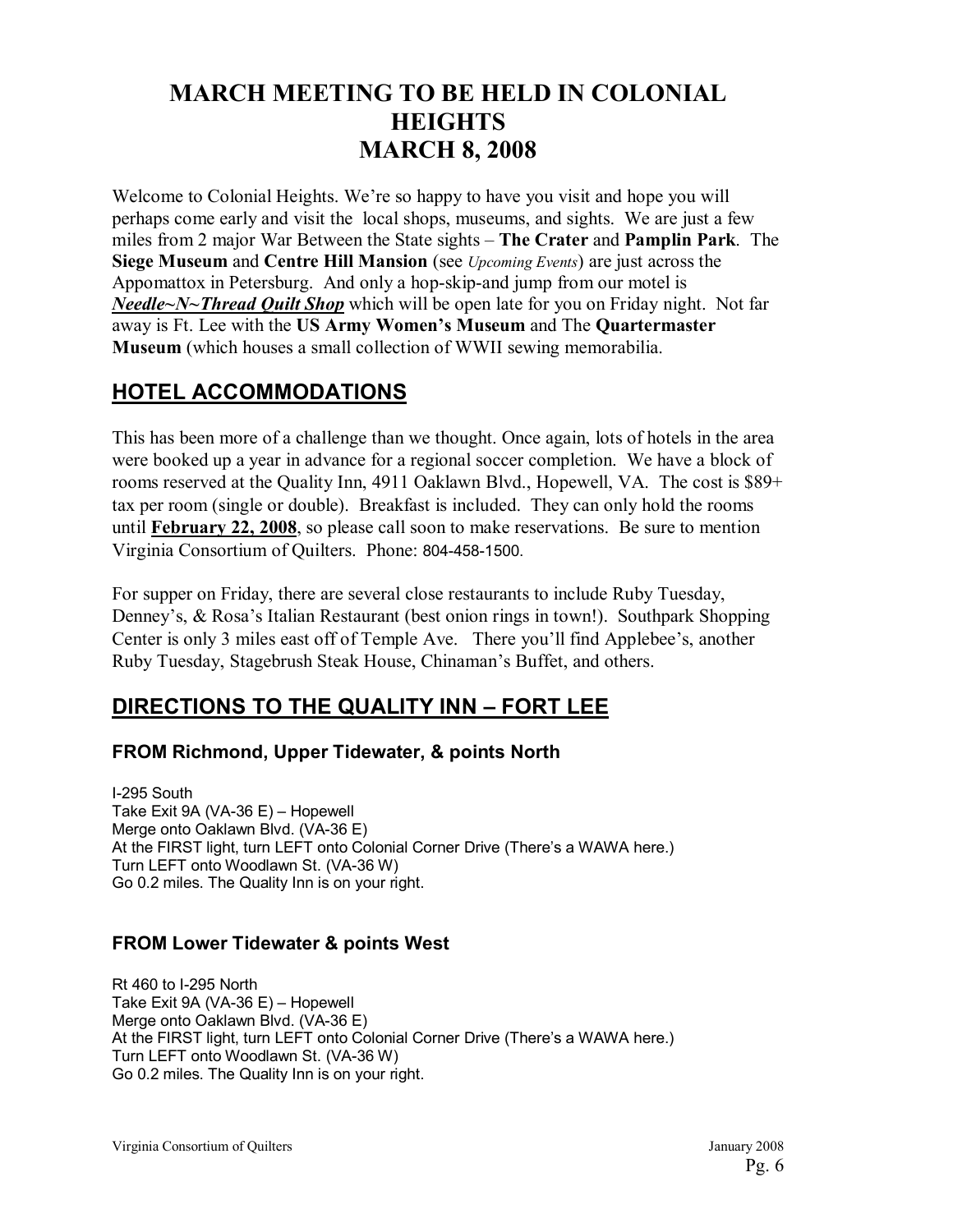#### **FROM Emporia & points South**

I-295 North Take Exit 9A (VA-36 E)  $-$  Hopewell Merge onto Oaklawn Blvd. (VA-36 E) At the FIRST light, turn LEFT onto Colonial Corner Drive (Thereís a WAWA here.) Turn LEFT onto Woodlawn St. (VA-36 W) Go 0.2 miles. The Quality Inn is on your right.

#### **March 8, 2008 MEETING LOCATION**

Ivey Memorial United Methodist Church, 17120 Jefferson Davis Highway, Colonial Heights, VA http://www.iveymemorial.org/

#### **Directions from Hotel to Church**

Turn RIGHT onto Woodlawn Street (VA-36 W) Go UNDER the interstate. Past the 3<sup>rd</sup> light, bear RIGHT onto Temple Avenue. Go past Southpark Mall. Turn RIGHT onto Conduit Ave. Go 0.5 miles. At the  $2<sup>nd</sup>$  light, turn LEFT onto E. Ellerslie Avenue. Go 1.2 miles. Turn RIGHT onto The Boulevard (US-301 N & US-1 N) Go across Swift Creek. At the top of the hill, turn left at the light. The church is IMMEDIATELY on the corner. You'll turn RIGHT into the parking lot.

#### **Directions to Needle~N~Thread Quilt Shop – open Friday Nite 'til 8:00**

I-295 Take Exit 9A (VA-36 E)  $-$  Hopewell Merge onto Oaklawn Blvd. (VA-36 E) Go through 3 stoplights. You will see a Little Caesar's Pizza on the right. 3 buildings down is Needle~N~Thread Quilt Shop (there is an Auto Zone across the street on the left)

# **March 8, 2008 Meeting Schedule**

#### Saturday:

| 8:00-9:00 am    | Registration, coffee   |
|-----------------|------------------------|
| $9:00 - N$ oon  | Morning class period   |
| $12:00-1:00$ pm | Lunch                  |
| $1:00-1:30$ pm  | Business meeting       |
| $1:30-3:30$ pm  | Afternoon class period |
| 3:30-4:30 pm    | Show and Tell          |

#### **Vendors**

The church where we are meeting does not permit vendors.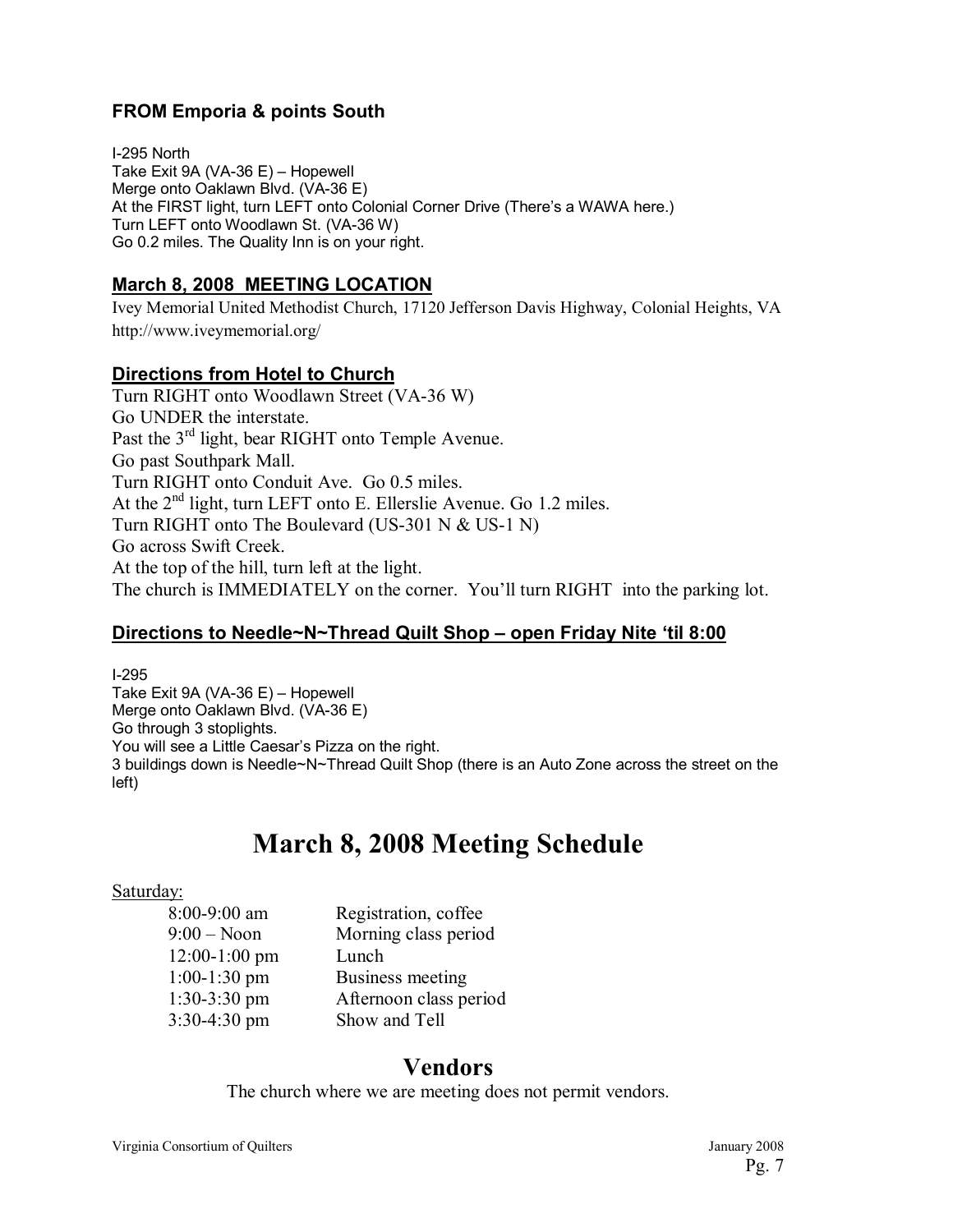## **Workshops/Classes**

#### **Class A: VCQ Sock Kitty with Kitty Bull**

Skill level: All Hand class. Kit: VCQ socks available for \$4 a pair, or bring your own

This is an adaptation of the classic sock monkey. I have adjusted the pattern to be used with the "VCQ" socks that we purchased for our  $20<sup>th</sup>$  year celebration. The class will learn very basic techniques for making a stuffed animal from women's ankle socks and will have the opportunity to create a one of a kind "VCQ" pet.



**Supplies:** 

VCQ socks Paper and fabric scissors Sewing needles and hand sewing "long" thin needles for sculpting Tracing Pencil and paper or copy paper to draw pattern Unsharpened pencil with eraser or chopstick or purple thang Buttons or doll eyes in any color if desired Pima pens, fine point permanent markers or fabric paint for the facial features

Stuffing (I suggest Airtex) Thread to match sock color

Accessories to "dress" your pet: ribbon, little hat,etc. Sewing machine if you don't wish to sew sock seams by hand

**About Kitty:** "I have been sewing since I was 9 years old and learned to make "things" from my mother and grandmother, both quilters. I received my BS degree from East Carolina University in recreation therapy. Nothing gives me more pleasure than creating a project from material that someone else has discarded or sees as useless or broken. I like to take things apart and put them back together better than they were." Contact Kitty at (804) 748-8504 or krabul@comcast.net

#### **Class B: Pinwheels Spinning with Augusta Cole**

Skill Level: All Machine class.

This is such a fun pattern from the book More Nickel Quilts by Pat Speth. You will be using 5" squares to make the picket-fence unit which creates the pinwheels. We all know that variety is the spice of life so cut a variety of scraps. We can do an exchange also. I suggest that you make the top and then think about borders and backing. I will also show and talk about the Sunny Lanes from the More Nickel Quilts book, which is one of my favorites and uses the 5" squares as well.

#### **Supplies:**

Virginia Consortium of Quilters January 2008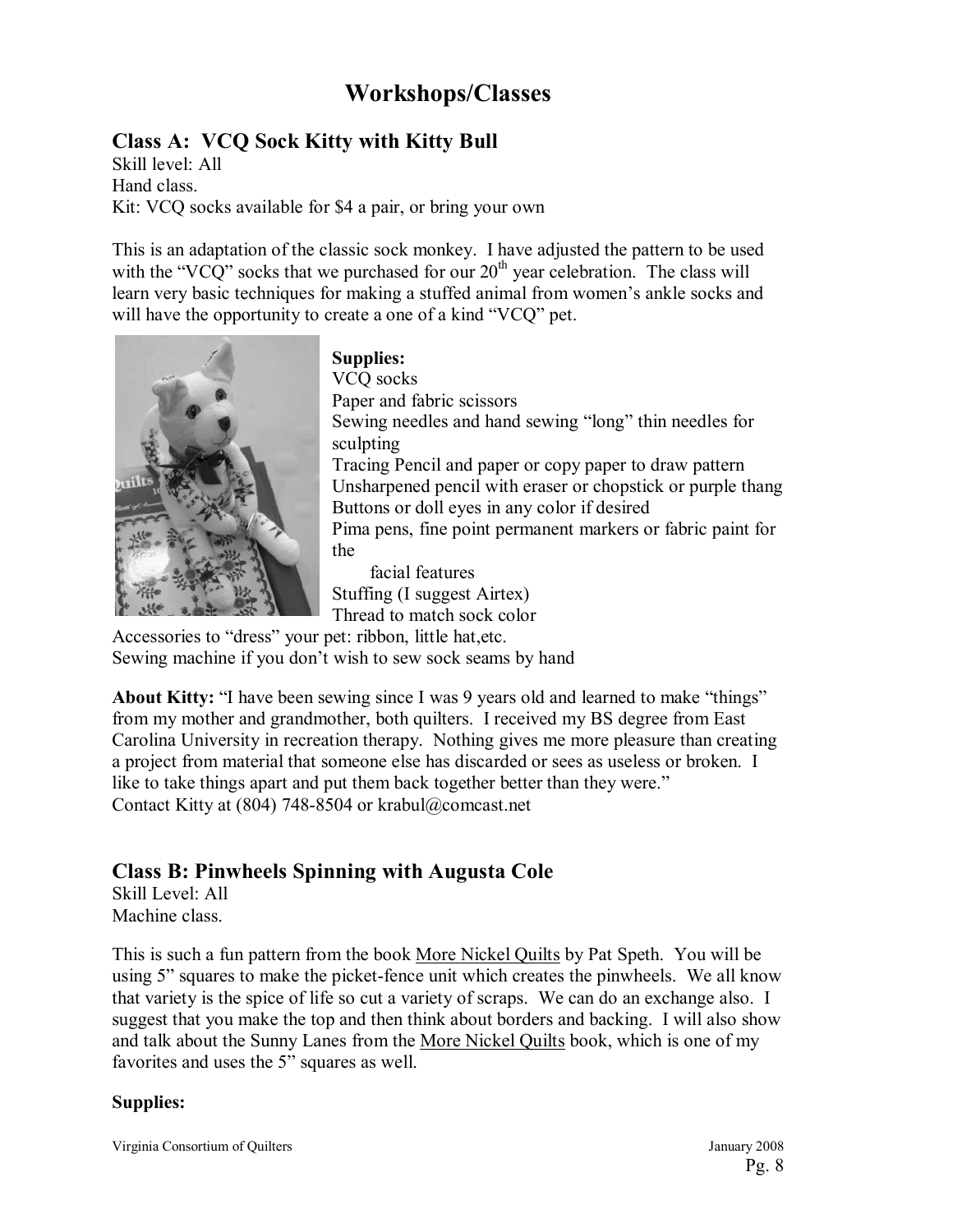Sewing Machine in good working order with all the necessary "stuff" including extension cord, power strip if you have one, and please don't forget your foot pedal for the machine!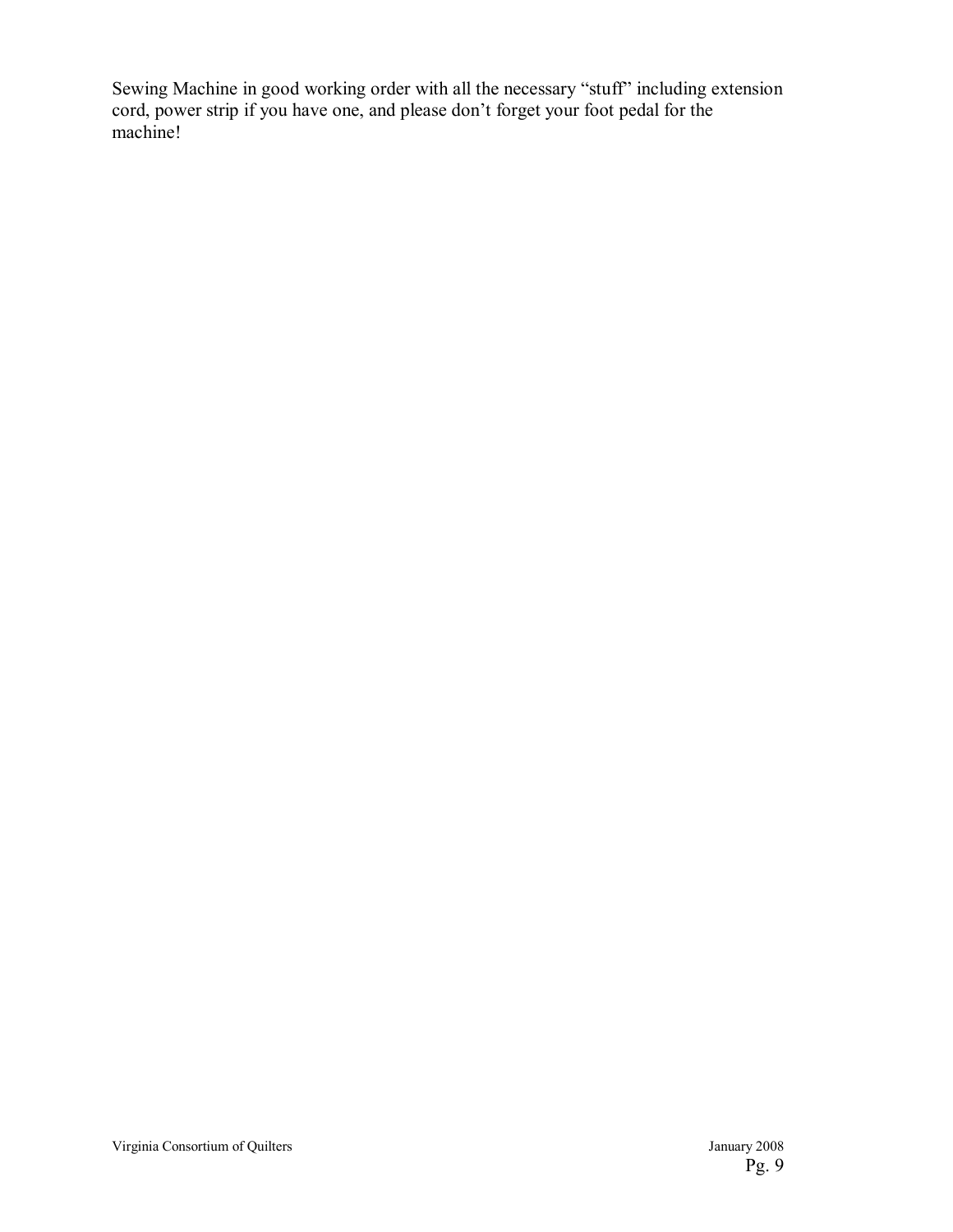Rotary mat, cutter and rulers Iron and pressing surface

| <b>Fabrics:</b>                | Lap            | Twin         | Queen             |
|--------------------------------|----------------|--------------|-------------------|
| 5" dark squares                | 64             | 220          | 360               |
| 5" light squares               | $\mathfrak{b}$ | 220          | 360               |
| <b>Quilt Sizes and Blocks:</b> |                |              |                   |
| Quilt size                     | $51"$ x $51"$  | $75''$ x 99" | $107$ " x $107$ " |
| <b>Block A</b>                 | 13             | 44           | 72                |
| <b>Block B</b>                 | 12             | 44           | 72                |
| <b>Block set</b>               | 5 x 5          | 8 x 11       | 12 x 12           |

Augusta Cole: "I began my quilting career in North

Carolina 27 years ago. I was a member of the Pamlico River Quilters Guild and in 1982 I was asked to be on the board of directors for the North Carolina Quilt Symposium. In 1984, I moved to Richmond and became active in the local quilting groups, eventually serving as President of the Virginia Constorium of Quilters. Currently, I teach basic beginner classes, teach advanced workshops, many of them being snappy, scrappy classes. I give lectures that include my collection of quilts and my love for the art of quiltmaking. In



February, 2003, 2004, 2005 and 2006 I was invited to teach at the Mid-Atlantic Quilt Festival in Williamsburg, Va."

Contact Augusta at (804) 440-4227 or at augustacole@yahoo.com

#### **Class C: Party on the Block with Karen DuMont**

Skill Level: All levels, rotary cutting experience required Machine class

Kit: Party on the Block pattern by KariePatch Designs, cost \$8.00. Pattern will be available day of class or send an \$8.00 check: Karen DuMont, 5620 St.James Ct, Richmond, VA 23225 Any question please call Karen at 804.233.7750



and brighten up our day!

Join the party and watch this one fast and easy block shape itself into a very detailed and interesting quilt. Select two to three colors of fabric, batiks, scraps, darks and lights or any of those fat quarter bundles that have been sitting on your shelves looking for a home. In addition to borders you will be sewing with just  $2\frac{1}{2}$ strips which makes cutting go fast and easy. By the time you are ready to head for home on you can have a finished quilt ready to be put into batt and quilted.

While making this festive quilt we can share with everyone our favorite party themes, foods and favors. Time to throw our troubles and sorrows out the window

Virginia Consortium of Quilters January 2008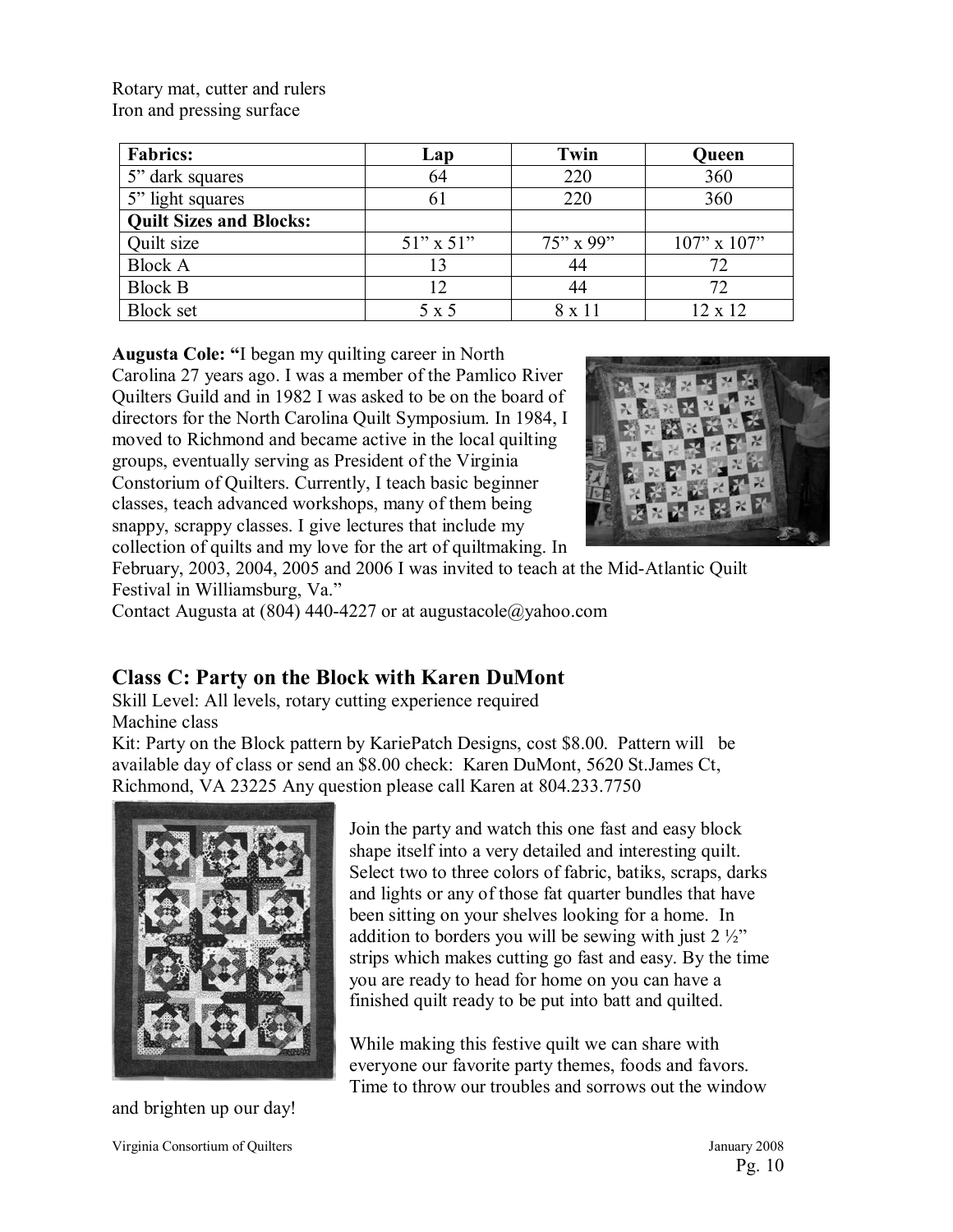#### **Supplies:**

Sewing machine in good working order Cutting matt, rotary cutter with sharp blade A square ruler that measures a minimum of 10  $\frac{1}{2}$ . A 6"x 24" ruler or rectangular ruler of your choice. Fabrics of your choice Basic sewing supplies Fun and festive attitude

**Karen DuMont:** Karen is a dough artist and gardener as well as an enthusiastic quilter. She's been quilting since 1998 and has a line of patterns on the market, KariePatch Designs. The majority of Karen's designs are machine appliqué using a buttonhole stitch. She is known for using lots of bright colors in her designs. She teaches at Quilters Corner in Richmond as well as giving trunk shows and workshops to quilt guilds. Look for Karen's designs in QUILT magazine starting in the spring issue of 2008. Contact Karen at: (804) 233-7750 or at kmdumont@comcast.net

#### **Class D: Needle Felted Collage with Susan Scheer**

Skill level: Beginner Hand class Kit: \$20.00 - will have everything you need for the collage and a felting needle.

Susan is back by popular demand! She says, "This small piece will be our canvas for exploring the feltability of other fibers as well as wool. Come ready to experiment." (This is a different class from what she taught in Lynchburg in August.)

#### **Supplies:**

A piece of dense foam on which to work or a needle felting brush by Clover

**Susan Scheer** is an enthusiastic needle arts teacher from the Midwest where she received a B.S. degree in Vocational Home Economics from NWMSU. She has taught smocking, heirloom sewing, silk ribbon embroidery and needle tatting for the past 20 some years. Quilting techniques were added to her class list 10 years ago when she and her husband moved to Tennessee. This past year they moved to the Richmond, VA area. Susan can be found waiting on customers and teaching classes at Quilting Adventures. Contact Susan at scheer.susan@gmail.com or (804) 819-9502

#### **Class E: There's Ink on Your Quilt with Sue Troyan**

Skill level: All levels Hand class Kit:  $$5 - will have patterns, fabric, and other items needed for class$ 

There's more than one way to use an ink pen and this class will introduce you to the versatility of the permanent ink pen. We will explore the many ways ink can enhance your quilt, including embellishing your appliqué, making labels, using stamps, "silhouette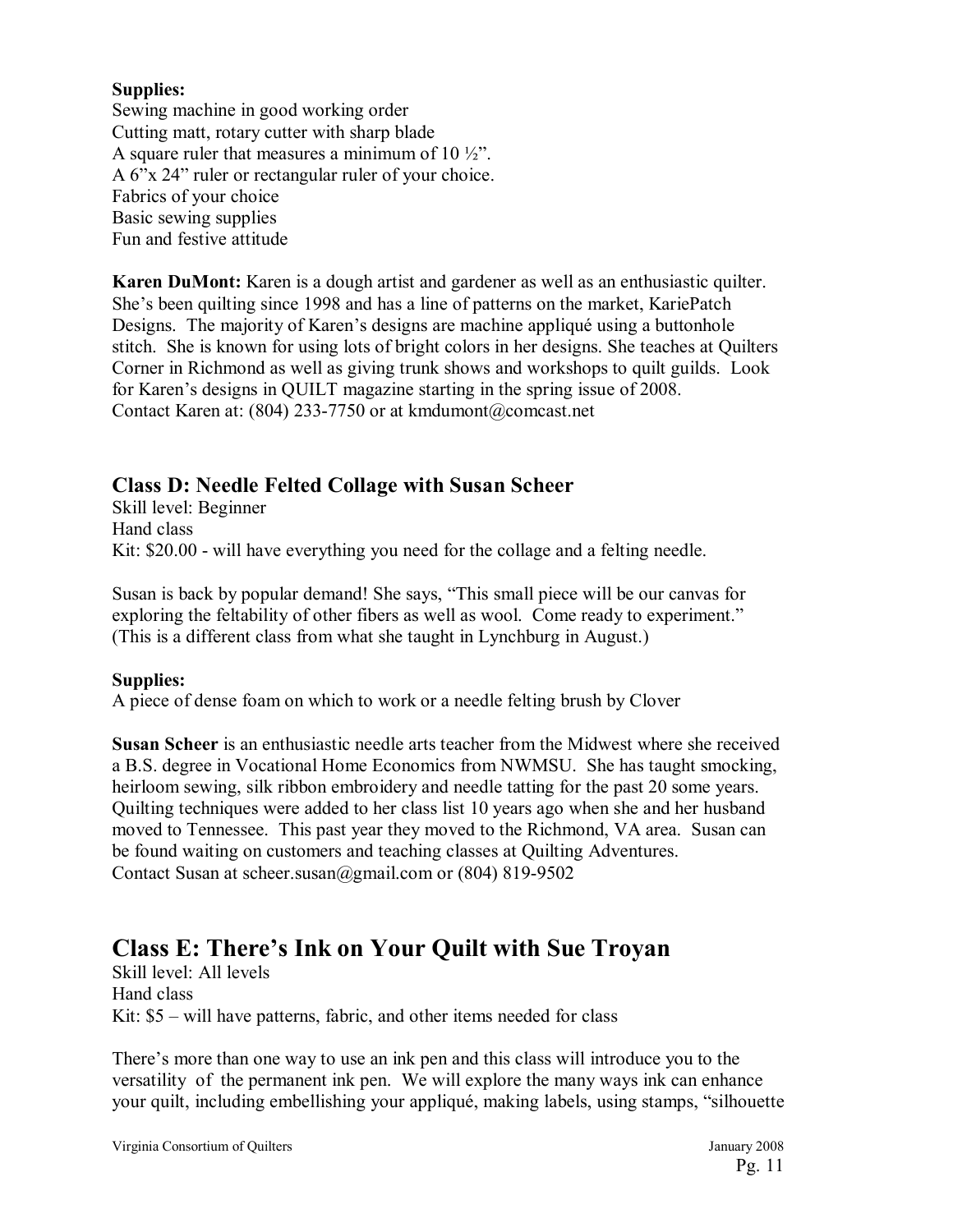shadows", and writing after the manner of those talented Victorian ladies. You'll enjoy experimenting with this unique tool and learning new skills.

**Supplies:**  One or two fine point black or brown permanent ink pens (Pigma or Pilot are my favorites) Pens in additional colors (optional) Paper and pencil Small sharp paper cutting scissors

**Susan Troyan**, a Virginia Beach resident and VCQ member, is active in the Tidewater Quilters Guild and teaches in her local quilt stores. Contact Susan at (757) 471-1776.

#### **Class F: Come Quilt with Me**

Sit and Stitch your own thing.

# NOTES FROM cathy

*Cancellations must be made by* **February 16, 2008** *to get a refund.* 

Your registration form and check to VCQ must be postmarked by **February 16, 2008***.*  **There is an additional fee of \$10.00 for forms sent after the postmarked date.** 

Please fill out your registration form completely and don't forget to pick THREE classes. Get your registration form in as soon as you get your newsletter, especially if you want your FIRST choice.

Enclose a return address label with your form.

Wear your nametag so we can put names and faces together.

Bring your postcard  $-$  it is your lunch ticket.

Any cancellations must be made by **February 16, 2008** to get a refund.

We will be scheduling meetings all over the state so if you know of any good teachers or vendors, let me know.



Virginia Consortium of Quilters January 2008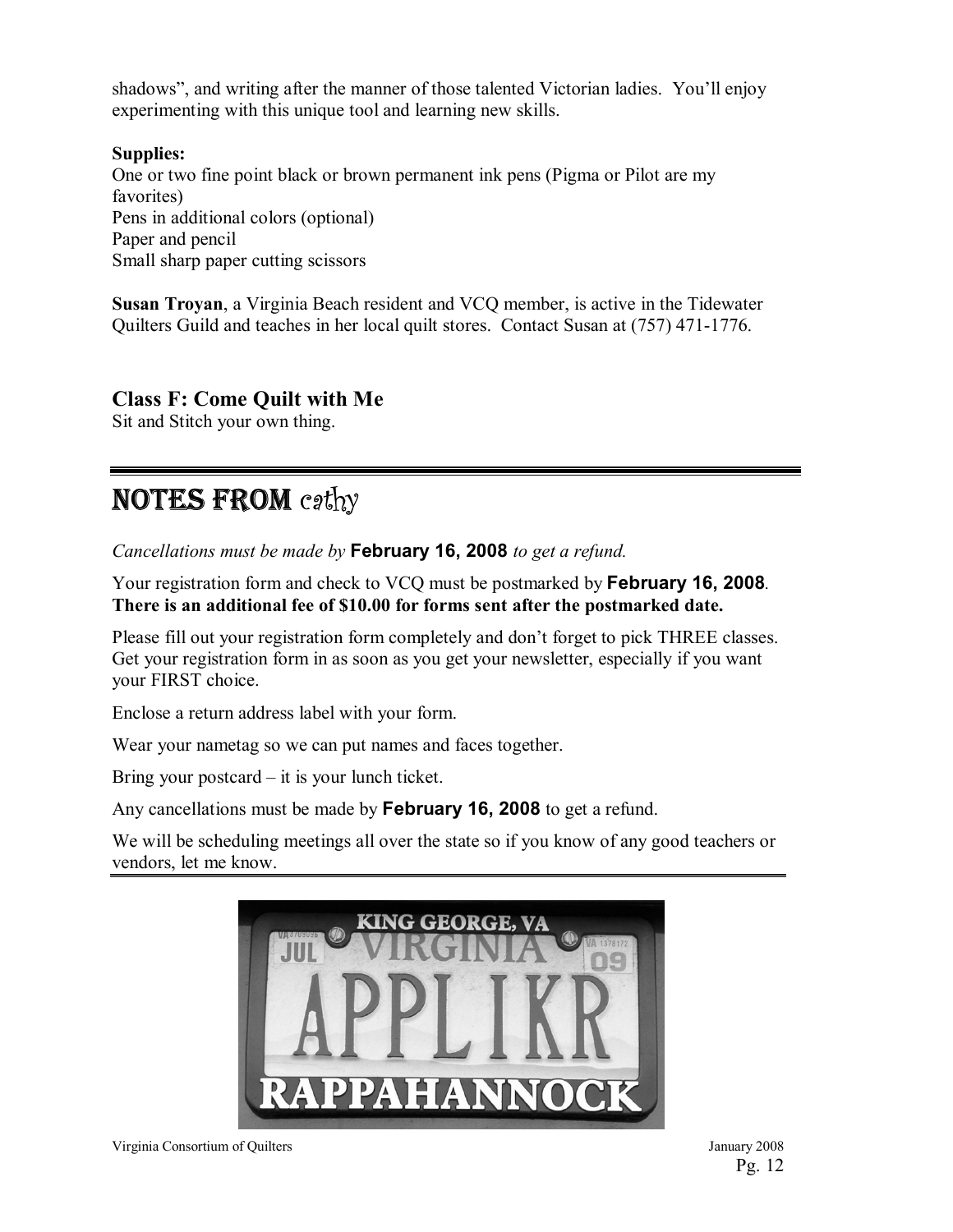

#### **2008 Membership Dues**

Dues are currently \$20.00 per year. You can pay in advance up to five years if you desire. Remember, if you pay in advance and dues are increased, you will not have to pay any additional fees.

#### **Important Information About Your**

**Membership:** In the past, some dues payments were received without a membership form. This makes it

very difficult to update your records, particularly when volunteers change. *Please, please*  send in your dues with your membership form!! *Also, please include a stamped, selfaddressed envelope with your dues payment so that your membership card can be returned to you.* For those memberships received without SASEs, your cards will be held for your pick-up at the next meeting. Please allow 3-4 weeks for processing your application.

| <b>Virginia Consortium of Quilters</b><br><b>Application For Membership</b>                                                                          |                                                                                                                                                                               |  |  |  |
|------------------------------------------------------------------------------------------------------------------------------------------------------|-------------------------------------------------------------------------------------------------------------------------------------------------------------------------------|--|--|--|
|                                                                                                                                                      | Name: <u>Name:</u> Phone: ( )                                                                                                                                                 |  |  |  |
|                                                                                                                                                      |                                                                                                                                                                               |  |  |  |
|                                                                                                                                                      | City: $\frac{\text{City:}}{\text{List:}}$                                                                                                                                     |  |  |  |
|                                                                                                                                                      |                                                                                                                                                                               |  |  |  |
| increase during this period, yours will not.                                                                                                         | Your membership can be paid for multiple years (up to 5 years) with this form. This date<br>will be on your membership card and the mailing label of each newsletter. If dues |  |  |  |
| " $VCQ"$                                                                                                                                             | () New Member () Renewal Amt: \$____________(make check payable to                                                                                                            |  |  |  |
| $\underline{\hspace{1cm}}$ )                                                                                                                         | $( )$ I am a member of a local quilt guild/group $($                                                                                                                          |  |  |  |
| $( )$ I teach and/or lecture about quilting.                                                                                                         | $($ ) I may be willing to drive others from my area to VCQ meetings.                                                                                                          |  |  |  |
| <b>Renewal Members Only: Please enclose with your payment and application a self-</b><br>addressed stamped envelope (SASE) for your membership card. |                                                                                                                                                                               |  |  |  |
| <b>Mail to:</b>                                                                                                                                      | Dianne Reasons, Membership Chairperson<br>310 Isle Avenue<br><b>ETI AAOOO AFAA</b>                                                                                            |  |  |  |